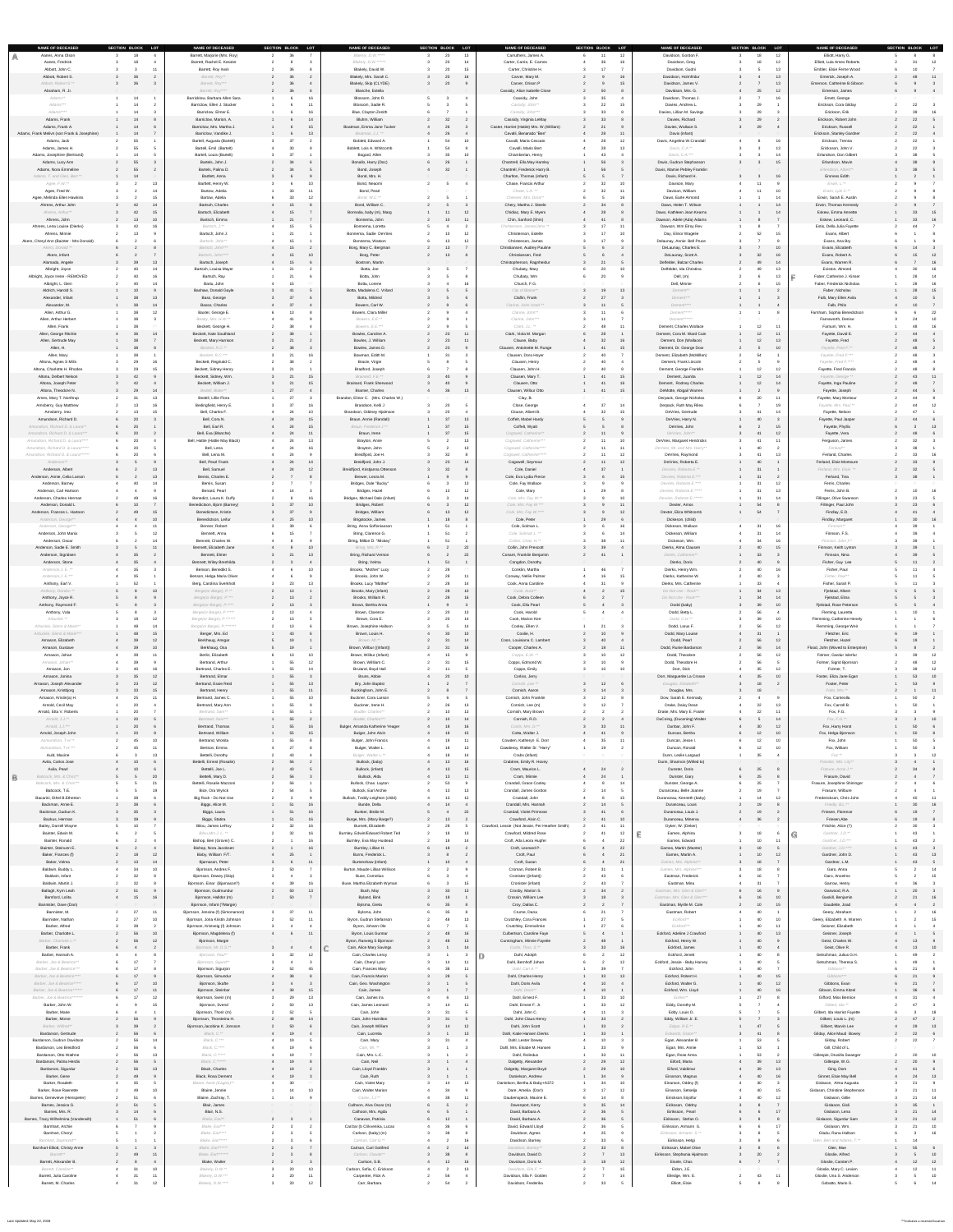| <b>NAME OF DECEASED</b><br>Gobbato, Antonieta Oselloma                                                                                                                                                                                                                                                                                                        | SECTION BLOCK LOT<br><b>NAME OF DECEASED</b><br>Harvey, Mabel           | SECTION BLOCK LOT                      | <b>NAME OF DECEASED</b><br>Isackson, John B.***            | SECTION BLOCK LOT<br>22 | <b>NAME OF DECEASED</b><br>Jones, Mr. and Mrs. Z.**              | SECTION BLOCK LOT<br>14<br>43                  | <b>NAME OF DECEASED</b><br>Laxdal, Anna V. Patterson    | SECTION BLOCK LOT     | <b>NAME OF DECEASED</b><br>McDonald, Christopher Cecil       | SECTION BLOCK LOT     |
|---------------------------------------------------------------------------------------------------------------------------------------------------------------------------------------------------------------------------------------------------------------------------------------------------------------------------------------------------------------|-------------------------------------------------------------------------|----------------------------------------|------------------------------------------------------------|-------------------------|------------------------------------------------------------------|------------------------------------------------|---------------------------------------------------------|-----------------------|--------------------------------------------------------------|-----------------------|
| Gobbato, Ben<br>Gobbato, Carlo                                                                                                                                                                                                                                                                                                                                | Harvey, Miss Nellie<br>Harvison, William Albert                         | 39                                     | Isackson, Mabel E. McCreight<br>Isackson, Thelma           |                         | Jones, Mr. and Mrs. Z.***<br>Jones, Ralph N.                     | -43                                            | Laxdal, Frank<br>Laxdal, Sigmundur S.                   | 52                    | McDonald, infant daughter of CC and Lucy<br>McDonald, Jessie |                       |
| Gobbato, Ethel**                                                                                                                                                                                                                                                                                                                                              | Haseltine, Mrs. Persis Ruby                                             |                                        | Isdal, Margaret Frederickson                               | 40                      | Jones, Robert                                                    |                                                | Laxdal, Sigridur (f)                                    | 52                    | McDonald, Lucy Webb                                          |                       |
| Gobbato, GC (fix name)**<br>Gobbato, Maria Campeol                                                                                                                                                                                                                                                                                                            | Haseltine, Orlando S.<br>Hat, Mrs.                                      |                                        | Isdal, Solveig<br>Ives, Audrey                             | -40<br>- 15<br>- 26     | Jones, William B.<br>Jones, Zebulon                              | 11<br>-43                                      | Laxdall, Albert Christian<br>Laxdall, Daniel            |                       | McDonald, M.<br>McDonald, Neil                               | 13                    |
| Gobbato, Mario/Marie**<br>Godet, Lena                                                                                                                                                                                                                                                                                                                         | Hathaway, George<br>Hatt, Minnie U. Smith                               | 19<br>14                               | Ives, Gerald<br>Ives, Ken, Barb**                          | 15<br>10                | Jordan, baby<br>Josephson, Joseph M.                             |                                                | Laxdall, Gudridur Ivarson<br>Laxdall, Helen Violet      |                       | McDonell, John R. (baby)<br>McDougle, Florence               | 11                    |
| Goff, Clark Thomas<br>Goff, Gregory                                                                                                                                                                                                                                                                                                                           | Hawkins, Charlie/family**<br>Hawkins, Elizabeth Blount                  | 18<br>16                               | Ives, Mabel F.<br>Ives, Raymond H.                         | 26<br>26<br>15          | Josephson, Magnus (m)<br>Josephson, Steinunn Hallson             | 12<br>14<br>11<br>14                           | Laxdall, Jonas<br>Laxdall, Leland                       |                       | McElmon, DeRoy<br>McElmon, Edna Marr                         | 16<br>$\sim$ 15<br>34 |
| Goff, Lois Carol                                                                                                                                                                                                                                                                                                                                              | Hawkins, G.J.                                                           | 15                                     | Jackman, Mercedes Purcell                                  | 20                      | Judkins, Buckley A.                                              | 13                                             | Lay, John                                               |                       | McElmon, Nellie                                              |                       |
| Goff, Margaret<br>Goff, Murry                                                                                                                                                                                                                                                                                                                                 | Hawkins, Gloria June<br>Hawkins, Jesse Earl                             |                                        | Jackman, Willard (Wm. T.)<br>Jackman, Wm. T.               | 20                      | Judkins, Irene C.<br>Judkins, Lester Frank                       | 13<br>10                                       | Laytham, James F.<br>Laytham, James F.**                |                       | McFarland, Ida Ann Hawkins<br>McGee, Opal                    |                       |
| Gogal, Magdalene<br>Goodfellow, Catherine                                                                                                                                                                                                                                                                                                                     | Hawkins, Joseph A.<br>Hawkins, Lela                                     |                                        | Jackson, Robert G.<br>Jacobs, Louis Clifford               | -15                     | Judkins, Stanley<br>Justason, Dixie Susanna                      |                                                | Laytham, James F.***<br>Laythem, Sallie                 | 12                    | McGhee**<br>McGhee, Helen                                    |                       |
| Goodfellow, Catherine Esson<br><b>Goodfellow, Gertrude Millow</b>                                                                                                                                                                                                                                                                                             | Hawkins, Margaret F. Pohrs<br>12 <sup>7</sup><br>Hawkins, Ned           | 35                                     | Jacobsen, Charles<br>Jacobsen, Cora                        | 19                      | Justason, Mrs. Harry**<br>Justason, Suzana (Susanna)             | 11<br>12                                       | Lee, infant<br>Lee, Kenneth M.                          |                       | McGhee, Ray M.<br>McGinnis, Lorraine Gay                     | 16                    |
| Goodfellow, Mr. Joseph                                                                                                                                                                                                                                                                                                                                        | Hawkins, Silas Erasmus<br>11                                            |                                        | Jacobsen, Dora Marie                                       |                         | Kagey, Leila, M.                                                 |                                                | LeFavor, Belle E. Johnson                               | 12<br>-14             | McGrath, Anna Bartsch                                        |                       |
| Goodfellow, William Joseph<br>Goodman, Gudmundar                                                                                                                                                                                                                                                                                                              | Hawkins, Stephania<br>$-11$<br>Hawkins, William Alexander               | 15                                     | Jacobsen, Doroth<br>Jacobsen, Ed+A294                      |                         | Kagey, Roy S.<br>Kale, Dora Elizabeth                            | 10                                             | LeFavor, Joseph<br>LeFavor, Laura A. Parker             | 15                    | McGrath, John<br>McGraw, JamesM.                             |                       |
| Goodman, Gudny Ingimundard.<br>Goodman, Johannes                                                                                                                                                                                                                                                                                                              | Hawley, Joseph<br>Hay, L.                                               | 29                                     | Jacobsen, Elvina<br>Jacobsen, Emil                         | 20                      | Kalm, Grace (f)<br>Kammerer, Jacob                               |                                                | LeFler, Arthur B.<br>LeFler, Minnie Mabel Page          | 19                    | McGuire, J.S. (m)<br>McKee/McGee, Meron                      | 36 10                 |
| Goodman, Kristjan                                                                                                                                                                                                                                                                                                                                             | Haynes, Karla Mae (baby)                                                | 51                                     | Jacobsen, Jens C.                                          | 13                      | Kanekeberg, George Sr.                                           |                                                | LeFler, Rufus A.                                        |                       | McKenzie (baby) (m)                                          |                       |
| Goodman, Louise Jean<br>Goodman, Solveig                                                                                                                                                                                                                                                                                                                      | Haynes, Leora<br>Hayward, Francis N. (Frances)                          | 51<br>10                               | Jacobsen, Lyle M.<br>Jacobson, D.M.**                      | 15                      | Karason, Erlendur H.<br>Karason, Gudbjartur                      | 10                                             | Lefler, Rufus A. **<br>Leighton, A. Vern                | 19<br>26              | McKenzie **<br>McKenzie, Alexander                           | 24 3                  |
| Goodman, Stoney Lyle<br>Goodman, Thorlakur (m)                                                                                                                                                                                                                                                                                                                | Hazeltine, James<br>Hazeltine, John                                     | 17<br>24                               | James<br>James, Arthur                                     |                         | Karason, Ingebjorg D. (f)**<br>Karason, Ingebjorg Dorothea       | 12                                             | Leighton, Albert Rogers<br>Leighton, Dan (baby)         | 26                    | McKenzie, Annie J. Switzer<br>McKenzie, Isabella Lawson      |                       |
| Goodman, Walter Ellis<br>Goodman, Wm. John                                                                                                                                                                                                                                                                                                                    | Hazeltine, Mary (May)<br>13<br>Heckbert, Charles W.                     | 14                                     | James, Christina "Tena"<br>James, Jean Blaschuk            |                         | Kaylor, Mary C. Quinn<br>Kaylor, Stephen G.                      | 13<br>12 <sup>°</sup>                          | Leighton, Eveline R. Prunner<br>Leighton, George (baby) | 15<br>19              | McKenzie, James R.<br>McKinnis, William E.                   |                       |
| Goodno, infant                                                                                                                                                                                                                                                                                                                                                | Hefner, H.B.                                                            |                                        | James, Simon                                               |                         | Kean, (Keen) Alice                                               |                                                | Leighton, George Wilson                                 | 10                    | McKinnon, Duncan                                             |                       |
| Goodwin, Alfred<br>Goodwin, Alma                                                                                                                                                                                                                                                                                                                              | Heidman, Emma C. Wilson<br>10<br>Heidman, Henry J.<br>$-11$             |                                        | James, Susan<br>Jamieson, T.                               | 41                      | Kean, (Keen) John F.<br>Keeler, Mary H.                          |                                                | Leighton, George**<br>Leighton, George***               | 12<br>13              | McKinnon, Duncan (McCinnon)<br>McLaren, R.D.                 | $-11$                 |
| Goodwin, Emory<br>Goodwin, Herbert Clinton                                                                                                                                                                                                                                                                                                                    | Helgason, Gudrun Markusson<br>Helgason, Helgi S.<br>12                  | 24                                     | Jasiecki, Anna<br>Jenison**                                | 25<br>10                | Kehrer, Ernest Malcolm<br>Kehrer, Johanna O. Thordarson          |                                                | Leighton, George****<br>Leighton, George*****           | 15                    | McMaster, George<br>McMaster, Leola Shaw                     | 19                    |
| Goodwin, Joseph Oliver                                                                                                                                                                                                                                                                                                                                        | Helgason, Ingeborg<br>$-11$                                             | 24                                     | Jenison***                                                 | 25                      | Kehrer, Victor J.                                                | 27                                             | Leighton, George******                                  | 16                    | McPherson, G. (m)                                            |                       |
| Gordon, John H.<br>Gordon, Lillian Mae                                                                                                                                                                                                                                                                                                                        | Helgason, Jon<br>Helgason, Jonas                                        | 24<br>52                               | Jenison, Guy Bramble<br>Jenison, Lucille B.                | 25<br>12                | Keller,(Kellar) W.A. (m)<br>Kelly, Timothy Michael               | 13<br>11                                       | Leighton, Lourene Crutchley<br>Leighton, Robert George  |                       | Mead, Mrs. A. Elizabeth<br>Mentel, Johnny                    | 10 10                 |
| Gore, infant daughter<br>Gore, James M.                                                                                                                                                                                                                                                                                                                       | Helgason, Kristbjorg<br>13<br>Helgason, Magnus                          | 52<br>24                               | Jenkins, Charles<br>Jenkins, Myrtle                        | 21                      | Kemp, Baby<br>Kemp, child of Matt                                | 31                                             | Leighton, Violet Still<br>Leonard, Steven Dove          | 26<br>12              | Merrill, Albert J.<br>Merrill, Alma C. (Mary)                |                       |
| Gorman, Ruth<br>Gorthy, David                                                                                                                                                                                                                                                                                                                                 | Helgason. Ingeborg<br>Hendrickson, Anna Florence                        | 18<br>30                               | Jennings, Marjorie A.<br>Jensen, Emma J.                   | 13                      | Kemp, infant<br>Kemp, James                                      | 11                                             | Levien, Alfred H.<br>Levien, Andrew                     | 11                    | Merrill, Goldie Platner<br>Merrill, Harry                    |                       |
| Gossett, Joyce A.                                                                                                                                                                                                                                                                                                                                             | Hendrickson, Edward+A2413+A2454                                         | 30                                     | Jensen, J.L. $(m)$ **                                      |                         | Kemp, Mabel Clare Preston                                        |                                                | Levien, Anna F.                                         | 12                    | Merrill, infant                                              | 27                    |
| Gossett, Judy<br>Gothenberg**                                                                                                                                                                                                                                                                                                                                 | Hendrickson, John<br>Henry, Grace E. Barber                             | 10<br>56                               | Jensen, James Lambert<br>Jensen, Jens P.                   |                         | Kemp, Mathew<br>Kemp, Matilda Otto                               |                                                | Levien, Carl<br>Levien, Delphia E Wampler               | -13                   | Merrill, Jeremiah, G.<br>Merrill, Levi J.                    |                       |
| Gothenberg, Otto<br>Gothenberg, Janne Skorsjo                                                                                                                                                                                                                                                                                                                 | Henspeter, Dorothy Herbst<br>Henspeter, Fred                            | 51                                     | Jensen, Ronald Lee<br>Johannes, Child of J.M.              |                         | Kemp, Nancy Jane West<br>Kemp. infant                            |                                                | Levien, George **<br>Levien, George**                   | $\sqrt{14}$           | Merritt, Charles H.<br>Merritt, Eudora **                    |                       |
| <b>Gott, Charles Hinton</b>                                                                                                                                                                                                                                                                                                                                   | Henspeter, Genevieve O. (f)                                             | 51                                     | Johannes, Magnus Frank                                     |                         | Kennedy, baby (m)                                                |                                                | Levien, George***                                       | 15                    | Merritt, Eudora Tyson                                        |                       |
| Gott, Dennis R.<br>Gott, Elizabeth, A.                                                                                                                                                                                                                                                                                                                        | Henspeter, Henry<br>- 45<br>Hert, Mr. (All records indicate baby)       | 13<br>16                               | Johanneson, Gudrun Hallgrimson<br>Johanneson, H.J.         | 34<br>12                | Kennedy, Emma Amelia Conklin<br>Kennedy, infant                  |                                                | Levien, Henry George<br>Levien, Herman                  | 12<br>15<br>12        | Merritt, John M.<br>Merritt, John W.G.                       | 23                    |
| Gott, Ella M. Cain<br>Gott, Leah                                                                                                                                                                                                                                                                                                                              | Hess, Abraham Nelson<br>Hess, Raughley "Rollie"                         | 34                                     | Johanneson, Julia Josephson<br>Johanneson, Theodore        |                         | Kennedy, Max<br>Kerman**                                         | 13                                             | Levien, Hilvie<br>Levien, Mary Bertha Pesche            | 12<br>13              | Merritt, Martha M. Dease<br>Messner, E.**                    |                       |
| Goudette, John<br>Goudette, Sara Jane McMillan                                                                                                                                                                                                                                                                                                                | Hess, Sarah A. Hosford Loomis<br>Hickok, James L. (Hickox)              | 34<br>12<br>37                         | Johannesson, Adolph M.<br>Johannson, Sigurveig             | 14<br>27<br>10          | Kerman***<br>Kerman, (Kermeen) Anna Logan                        | 10<br>13 <sup>°</sup><br>12<br>13 <sup>7</sup> | Levien, Mary Hostrup<br>Levien, Rheta M. Boyd           | 12<br>10              | Metevier, Medard A.<br>Metivier, baby (f)                    | 10                    |
| Gould, Paul P.E.                                                                                                                                                                                                                                                                                                                                              | Hicky, Dan (Hickey)<br>12 <sup>°</sup>                                  | 17                                     | Johansson, Thordur                                         |                         | Kerman, (Kermeen) Edward                                         | 13 <sup>°</sup><br>11                          | Lewis & Son                                             |                       | Meyers, Hugo John                                            | 13                    |
| Graham, Patricia<br>Graham, Peggy                                                                                                                                                                                                                                                                                                                             | Hildahl, Arthur<br>$-11$<br>Hildahl, Arthur & Elaine**<br>$-11$         | 17                                     | Johnson**<br>Johnson***                                    |                         | Kerwin, J.P.<br>Ketchum, Elijah James                            | 18                                             | Lewis, Alexander<br>Lewis, George                       | 10<br>12              | Meyers, Minnie E. Johnson<br>Middleton, baby                 |                       |
| Graham, Ronald<br>Grandy **                                                                                                                                                                                                                                                                                                                                   | Hinchey, Butch**<br>$-11$<br>Hinchey, Gladys<br>14                      | 22<br>10                               | Johnson, (Jonson) Sesselja<br>Johnson, Albert N.           | 48                      | Killman, Lillian Coane<br>Kilpatrick, James                      | 13                                             | Lewis, Perley<br>Liebert, Adele                         |                       | Middleton, E.H. (m)<br>Middleton, Elizabeth W.**             |                       |
| $\begin{picture}(180,10) \put(0,0){\line(1,0){10}} \put(10,0){\line(1,0){10}} \put(10,0){\line(1,0){10}} \put(10,0){\line(1,0){10}} \put(10,0){\line(1,0){10}} \put(10,0){\line(1,0){10}} \put(10,0){\line(1,0){10}} \put(10,0){\line(1,0){10}} \put(10,0){\line(1,0){10}} \put(10,0){\line(1,0){10}} \put(10,0){\line(1,0){10}} \put(10,0){\line($<br>Grandy | Hinchey, Linda<br>$\sim$ $\sim$ $\sim$ $\sim$<br>$\sim$                 | 22<br>$\sim$ $\sim$ $\sim$             | Johnson, Albertina Olafsson                                | $\overline{10}$         | Kilroy, Jessie M.                                                | $\overline{a}$                                 | Liebert, Carl F.                                        |                       | Middleton, Elizabeth W.                                      |                       |
| Grandy ****<br>Grandy, Agatha Gudmundsd.                                                                                                                                                                                                                                                                                                                      | Hinchey, Virgil<br>$\sim$ 23<br>Hine, Mrs. Judith Louise<br>12          | 10<br>18                               | Johnson, Augusta E.<br>Johnson, baby of H. (m)             |                         | King, Anna Dahl<br>King, Claretta F. Allen                       | 33<br>14                                       | Lien, George A.<br>Lien, Gladys                         |                       | Middleton, Elizabeth W.****<br>Middleton, infant (m)         | $14$ 4                |
| Grandy, Kristinn<br>Grandy, Magnus E.                                                                                                                                                                                                                                                                                                                         | Hinkley, Mrs. J.<br>13<br>Hinrickson, John (Hendrickson)                | 30                                     | Johnson, Baldur Theo<br>Johnson, Beatrice                  | 40                      | King, Dorothy<br>King, E.W. (m)                                  |                                                | Lien, Raymond<br>Lindal, Sigridur                       | 15                    | Middleton, Wm. G.<br>Milhollin, Anne Longfellow              |                       |
| Grandy, Margaret Jonson<br>Grant, Howard Levi                                                                                                                                                                                                                                                                                                                 | Hjalmsson**<br>Hjalmsson, Gudmundur                                     | 20<br>20                               | Johnson, Bill **<br>Johnson, Bjarni (Barney)               | 21<br>21                | King, Jennie Laura Thompson<br>King, Robert Partner              |                                                | Lindall, Chrstine<br>Lindall, Frieda Olson              | 11<br>13              | Milhollin, baby of Hew<br>Milhollin, Clayton Faber           | $\overline{12}$       |
| Grasher, Albert & Anita**                                                                                                                                                                                                                                                                                                                                     | Hjalmsson, Gudmundur**                                                  |                                        | Johnson, Borghild M. "Borgie"                              |                         | King, Wiliam Allan, Dr.                                          |                                                | Lindall, Johannes                                       | 33<br>14              | Milhollin, Elvira G.                                         |                       |
| Grasher, Albert & Anita***<br>Grasher, Albert & Anita****                                                                                                                                                                                                                                                                                                     | Hjalmsson, Sigurlag<br>Hoelting, Leslie                                 | 20                                     | Johnson, Charles A."Norsky"<br>Johnson, Charles O.         | 32                      | King, William Herman<br>Kingsbury, Hattie                        |                                                | Lindall, Joseph<br>Lindall, Larus B.                    | 10                    | Milhollin, Hew<br>Milhollin, James H.                        | $\overline{10}$       |
| Grasher, Albert & Anita*****<br>Grasher, Albert & Anita******                                                                                                                                                                                                                                                                                                 | Hoffman, Makan<br>$-11$<br>Hohensie, Albert R.<br>$\Lambda$             | 49                                     | Johnson, Charles O.**<br>Johnson, Charley                  | 43<br>14                | Kingsley, Annie M. Henspeter<br>Kingsley, Catherine Altshule     | 44<br>44                                       | Lindall, T.J. (T.T.}<br>Lindall, Thorstein T.           | 16                    | Milhollin, John Hinkle<br>Milhollin, John McClintic          | 12                    |
| <b>Grasher, Albert George</b><br>Grasher, Anita                                                                                                                                                                                                                                                                                                               | Hohensie, Henrietta<br>Hohensie, Juanita                                | 49<br>49                               | Johnson, Doris May<br>Johnson, E. S.**                     | 33                      | Kingsley, Emma A.<br>Kingsley, Hattie                            | 44<br>44                                       | Lindsey, Chas. McKendree<br>Lindsey, Edward Tennant     |                       | Milhollin, Margaret T.<br>Milhollin, Mary J.McPherson        | 28 11                 |
| Gray, Jack McFarland                                                                                                                                                                                                                                                                                                                                          | Hoier, Belle Wyrick                                                     | 26                                     | Johnson, Earl Floyd                                        |                         | Kingsley, Solomon G.                                             |                                                | Lindsey, Ray                                            | רמ<br>15              | Milhollin, Minnie Faber                                      |                       |
| Gray, W**<br>Gray, W.***                                                                                                                                                                                                                                                                                                                                      | Hoier, Carl Peterson<br>Hoier, Ernest                                   | 26<br>26                               | Johnson, Edward S. "Eddie"<br>Johnson, Elizabeth           |                         | Kingsley, Byron N.<br>Kinman, Coy                                | 44<br>15                                       | Lindsey, Ray Carey<br>Lindsey, Tucker Eugene            | $\sim$<br>12          | Milhollin, Rebecca<br>Miller, Charley                        |                       |
| Gray, W.****<br>Gray, W. *****                                                                                                                                                                                                                                                                                                                                | $\sim$ 27<br>Hoier, Otto P.<br>Holcomb, Michael                         | 26<br>28                               | Johnson, Elizabeth Sigurdson<br>Johnson, Elsie **          | 33<br>12<br>10          | Kirkley, Perly<br>Kirner, Donna J.Hink                           |                                                | Lindsey, Willetta Croy<br>Lindstrom, A.L. (f)           | - 27<br>10            | Miller, David Samuel<br>Miller, Eltie                        |                       |
| Gray, W. ******                                                                                                                                                                                                                                                                                                                                               | Holder, Beth L. Wilson<br>27                                            |                                        | Johnson, Emily K.                                          | 10                      | Kirner, Douglas Gene                                             | 11                                             | Linsie, Mrs. J.N.                                       |                       | Miller, Gertrude                                             | 11                    |
| Gray, W. *******<br>Gray, W.********                                                                                                                                                                                                                                                                                                                          | Hollands, Earl (Holland)<br>Holly, Joe                                  | 16<br>18                               | Johnson, Fernie<br>Johnson, Floyd E.                       |                         | Kirner, Gene**<br>Kittelberger, Ernest                           | 13                                             | Lipps, Frank Martin<br>Lipps, Lizzie Ahrens             | 12                    | Miller, Gladys<br>Miller, Henry H.                           | 10                    |
| Grayson, Mrs. Mary J.<br>Green, C.H. (m)                                                                                                                                                                                                                                                                                                                      | Horgdal, Alfred<br>Hostrup, Andreas<br>12 <sup>7</sup><br>14            | 28<br>12<br>$4 \quad$                  | Johnson, George (Johnny)<br>Johnson, Gudrun                | 14                      | Kittelberger, Ruth Flohr<br>Kitzel, Amelia Seelye                |                                                | Livingston, Isaiah<br>Livingston, Lester                |                       | Miller, Mary Jane<br>Miller, Mrs. Albert N.                  |                       |
| Green, James<br>Gregory, Debra Jane                                                                                                                                                                                                                                                                                                                           | Hostrup, Anna Catherine<br>12<br>Hovey, Charles B.<br>13                | 12<br>34                               | Johnson, Haldor<br>Johnson, Halldor B. (m)                 | 16                      | Kitzel, Dave<br>Kitzel, David                                    |                                                | Livingston, Lucy A.<br>Lloyd, Kenny                     | 36                    | Miller, Mrs. Dora Steadwell<br><b>Miller, Oliver Charles</b> |                       |
| Gregory, John H.                                                                                                                                                                                                                                                                                                                                              | Hovey, Ella Rose Stewart                                                |                                        | Johnson, Halldor Wilbert                                   |                         | Kitzel, Elizabeth Fleming                                        |                                                | Lofgren, Peter                                          |                       | Miller, Tina A. Moosefeldt                                   | $\overline{12}$       |
| Gregory, John Van<br>Gregory, John W.                                                                                                                                                                                                                                                                                                                         | Hovey, Ethel McElmon<br>$-11$<br>Hovey, Fred                            | -34                                    | Johnson, Harold<br>Johnson, Henry Ingimundur               |                         | Kitzel, George<br>Kitzel, Katherine Hahan                        |                                                | Logan, Jessie<br>Long, B.J. (f)                         |                       | Millow, Nancy A.<br>Millow, William                          |                       |
| Gregory, Winnifred<br>Griffin, John F.                                                                                                                                                                                                                                                                                                                        | Howlett, Eliza<br>Hoyt, Mrs. George                                     | 33<br>14                               | Johnson, Herman<br>Johnson, Hugh T.                        | - 15<br>10              | Kitzel, Richard<br>Kleer, George Carl                            |                                                | Loomis, Andrew Jackson<br>Loomis, Charles Almeron       | 28                    | Mills, Chas.<br>Mills, Joseph                                |                       |
| Griffin, John F.**<br>Griffin, John F.***                                                                                                                                                                                                                                                                                                                     | Hrutfiord, Bjorn<br>Hrutfiord, Bella Johnson<br>17                      | 52<br>52                               | Johnson, Infant<br>Johnson, infant (m)                     |                         | Kleer, Mamie Maude Darnell<br>Kleer, Mrs. George**               |                                                | Loomis, Edith Valinncourt<br>Loomis, Effie K.           | 28<br>12              | Mills, Oberia<br>Mills, Peter Joseph                         | 42                    |
| Griffin, John F.****                                                                                                                                                                                                                                                                                                                                          | Hrutfiord, Jan & Bjorn**<br>17                                          | 52                                     | Johnson, Ingbjorg Hansen                                   |                         | Kleer, Mrs. George***                                            |                                                | Loomis, Henry                                           | 16                    | Mills, Ralph                                                 |                       |
| Griffin, Mrs. Mary J. Barber<br>Griggs, Alvin Augustus                                                                                                                                                                                                                                                                                                        | Hrutfiord, Janet Marie Westman<br>Hrutfiord, S. Bjorn "Barney"          | 52<br>52                               | Johnson, Ingeborg (f)<br>Johnson, Ingeborg Olafson         | 38<br>10                | Kleer, Raymond Merle<br>Kleer, Russell Lee                       | 10                                             | Loop, Cecil Truman<br>Lopez, Obelina Camora             | - 14                  | Mitchell, Ellen A. Griffin<br>Mitchell, Wm.                  |                       |
| Griggs, Julia Ann Hess<br>Griggs, Mrs. Mary                                                                                                                                                                                                                                                                                                                   | Huffard, Effie A. (Hubbard))<br>Huffard, Ward (Hubbard)                 |                                        | Johnson, Ingibjorg<br>Johnson, Jeanette Danielson          |                         | Kley, Alice** Receipt #15468 dated 6/13/72<br>Kley, Charles, Jr. |                                                | Lorr, James<br>Loudenback, Lillian                      | 54<br>12              | Modie, Howard L.<br>Moir, baby (m)                           | 19<br>23 10           |
| Gronte, infant                                                                                                                                                                                                                                                                                                                                                | Hughes, Charlotte Pinckney                                              |                                        | Johnson, Joe, (Sigurbjorn)                                 |                         | Knight, Svafa Danielson                                          |                                                | Low, Jon                                                |                       | Moir, Douglas Eugene                                         |                       |
| <b>Gronwold, Carl Oorclies</b><br>Grover, Mrs. Elizabeth                                                                                                                                                                                                                                                                                                      | Hughes, Dallas L.<br>Hughes, E.                                         |                                        | Johnson, Johanna Oddson<br>Johnson, John                   |                         | Knox, Ernest<br>Knox, Mrs. Penelope Dunis                        | 13                                             | Lowe, Erma<br>Ludington, Frieda                         | 15                    | Moir, Edna Grace Reigle<br>Moir, Wm.                         |                       |
| Gruett, Gertrude H.<br>Gruett, Robert J.                                                                                                                                                                                                                                                                                                                      | Hughes, Elizabeth M.<br>Hughes, G.P. (George)                           |                                        | Johnson, John Freeman<br>Johnson, John M.                  |                         | Knox, William<br>Knutson, baby (f)                               | 12<br>-44                                      | Ludington, Paul S.<br>$Lunn**$                          | 20                    | Montfort (infant)<br>Montfort**                              | 22<br>10              |
| Gudbrandson, Edward<br>Gudbrandson, Elin                                                                                                                                                                                                                                                                                                                      | Hughes, J.P. (Joshua P)<br>14<br>- 45<br>Hughes, Sampson P.             |                                        | Johnson, John S.<br>Johnson, John T.                       |                         | Knutson, infant (m)<br>Knutson, Martha H. Fayette                | 44<br>12<br>43                                 | Lunn, Robert<br>Lusterman, Emily                        | 19<br>15              | Montfort***<br>Montfort, Abraham Jr.                         |                       |
| Gudbrandson, Gudmundur<br>Gudbrandson, Josie                                                                                                                                                                                                                                                                                                                  | Hughes, W.<br>Hughlet *                                                 | 36<br>14                               | Johnson, John Theodore<br>Johnson, Jon                     |                         | Knutson, Stephan<br>Knutson, Willard                             | 14<br>12<br>-43.                               | Lusterman, Paul<br>Lutzie L.                            | 16                    | Montfort, Abraham R.<br>Montfort, Alice Drake                |                       |
| Gudmundsdottir Sigurlaug                                                                                                                                                                                                                                                                                                                                      | Hughlet**                                                               | 36<br>15                               | Johnson, Jon Gunnlagur                                     | 16                      | Koeninger, A**                                                   | 11                                             | Lyle, Camille Pilscher                                  | - 34<br>14            | Montfort, Barbara Shute                                      |                       |
| Gudmundson, Johann O.<br>Gudmundson, Maria Bjarnason                                                                                                                                                                                                                                                                                                          | Hughlet, Mamie<br>Hulit, Clara Levien                                   | 36<br>12                               | Johnson, Julianna<br>Johnson, Kris J.                      | 40<br>22                | Koeninger, Anton<br>Kohler, Charles A.                           |                                                | Lyle, Iola E.<br>Lyle, Margaret, J. McNight             |                       | Montfort, Belle Wilson<br>Montfort, Donald D.                |                       |
| Gudmundson, Sigurdur<br>Gulason, Ingeborg                                                                                                                                                                                                                                                                                                                     | Hull, Charles Apolis<br>Hull, Jessie (Josie)                            | 16                                     | Johnson, Kristin Peterson<br>Johnson, Kristin Th.          |                         | Kohler, Lillian O. Green<br>Koskiniemi, Albertina                | 12 <sup>°</sup>                                | Lyle, William T.<br>Lyngholt, Anna M. Bjornson          | 15                    | Montfort, Donald Louis<br>Montfort, Florence A.              | 22<br>12              |
| <b>Gustafson, Clifford Frank</b><br><b>Gustafson, Opal Roberts</b>                                                                                                                                                                                                                                                                                            | Hull, Margaret (Peggy) & Edward**<br>Hull, Margaret (Peggy) & Edward*** | 23<br>23                               | Johnson, Laura Seaman<br>Johnson, Leonard Oscar            |                         | Kristjanson, Margaret<br>Kruse**                                 |                                                | Lyngholt, Bjarni<br>M<br>Mabery, F.H.                   |                       | Montfort, George D.<br>Montfort, George D.**                 |                       |
| Haan, Mary                                                                                                                                                                                                                                                                                                                                                    | Hull, Margaret (Peggy) & Edward****<br>14                               | 23                                     | Johnson, Lewis P. (Louis)                                  | 12<br>10                | Kruse***                                                         |                                                | MacDonald, A.H.                                         | 11                    | Montfort, Kenneth Wilson                                     |                       |
| Hackman, Carolyn Vogt<br>Hackman, Larry                                                                                                                                                                                                                                                                                                                       | Hull, Margaret (Peggy) & Edward*****<br>Humphrey, Harvey                | 23<br>47                               | Johnson, Mabel E.<br>Johnson, Mabel Violet Selder          |                         | Kruse****<br>Kruse, Dale Wm.                                     |                                                | Mackie, Cecil<br>Mackie, Louisa J. Kohlhauff            | 27<br>16              | Montfort, Lawrence Drake<br>Montfort, Leslie Annie           | 22<br>10              |
| Hafstein, Baldwin<br>Hafstrom, Henning E.                                                                                                                                                                                                                                                                                                                     | Hundary, Lars Peter<br>14<br>Hunt, Charles                              | 47<br>17                               | Johnson, Margret Jonsson<br>Johnson, Marin O.              | 43<br>16                | Kruse, Hans G.<br>Kruse, John Albert                             |                                                | Mackie, William<br>Madden, Joan**                       | 19<br>-13             | Montfort, Louis D.<br>Montfort, Margaret Dickson             |                       |
| Hafstrom, Mary C.<br>Hale, Harriot Emma Labor                                                                                                                                                                                                                                                                                                                 | Hunt, Mary<br>Hunter                                                    | 14                                     | Johnson, Mathildur Magnusson<br>Johnson, Michael           | 32                      | Kruse, Marie **<br>Kruse, Marie ***                              |                                                | Madden, Joan***<br>Madison, Elmer Perry                 | 14<br>40              | Montfort, Marian C.<br>Montfort, William D.                  | 15                    |
| Hall, Gertrude L. Parks                                                                                                                                                                                                                                                                                                                                       | Hunter**<br>11                                                          | 16                                     | Johnson, Nina (moved to Hillsdale                          | 39                      | Kruse, Marie I. Andersen                                         |                                                | Madison, Emma Mae Dierks                                | 40                    | Montoure, Antone                                             | 44 2                  |
| Hall, Ole Freeman<br>Hall, Otto Veland                                                                                                                                                                                                                                                                                                                        | Hunter***<br>Hunter****                                                 |                                        | Johnson, Oline S. Josephson<br>Johnson, Pete               | 10                      | Kruse, William G. "Ikey"<br>Kuska, Birdena R. Freese             |                                                | Magnuson, Gudmunda J.<br>Magnusson, Haldor              | <b>∠</b>              | Montoure, Clarence Arthur<br>Montoure, Ella Mae Wilson       |                       |
| Hall, Sigridur W.Johannason<br>Hall, Steingrimur                                                                                                                                                                                                                                                                                                              | Hunter, Almina M.<br>Hunter, Charles F.<br>$1 \qquad 51$                |                                        | Johnson, Rosa B. (D)<br>Johnson, Rosa Ingibjorg Jonsdottir | 33                      | Laabs**<br>Laabs***                                              | 10                                             | Magnusson, Hildur Einarson<br>Maloy, William H.         | 45                    | Montoure, Fred<br>Montoure, Fred**                           | 22                    |
| Hallech, Mrs. Fred                                                                                                                                                                                                                                                                                                                                            | Hunter, Dora E. West                                                    | 13                                     | Johnson, Rosalind Lindal                                   |                         | Laabs, John Ferdinand                                            | 12                                             | Mantle, John                                            |                       | Montoure, Fred***                                            |                       |
| Hallson, Gunnvor Johnson<br>Hallson, Johann P.                                                                                                                                                                                                                                                                                                                | Hunter, Earl Frederick<br>16<br>Hunter, Frances                         | 17<br>$\overline{4}$<br>$\overline{4}$ | Johnson, Runa<br>Johnson, Sam                              | 10                      | Laabs, Marie<br>LaChance, Eugene "Joe"                           | 11<br>25                                       | Martin, Frances Holmes<br>Martin, John A.               | 55<br>53              | Montoure, Fred****<br>Montoure, Fred*****                    | 33                    |
| Hallson, Jonina Erickson<br>Hallson, Pjetur                                                                                                                                                                                                                                                                                                                   | Hunter, Fred<br>Hunter, Harold Ware                                     | 16<br>16                               | Johnson, Sam Emil<br>Johnson, Sara H. Sigurdson            |                         | Lachmund, Henry T.<br>Lachmund, Sophia E. Fricke                 |                                                | Martin, Margaret Egan<br>Martin, Serril J.              | 53<br>55              | Montoure, Helen Ruth)<br>Montoure, Minnie Bellin             |                       |
| Halverson **<br>Halverson, Patricia VanLeuven                                                                                                                                                                                                                                                                                                                 | Hunter, J. W. **<br>Hunter, Jarred Ware                                 | 16<br>14                               | Johnson, Shirley M.<br>Johnson, Sigrid R.                  |                         | Lambert, J.W.<br>Lambert, Wm. J.                                 | 12                                             | Martin, William L.<br>Martinsen, Alice Anderson         | 53                    | Montoure, Olive Fleury<br>Montoure, Roland A                 |                       |
| Hamley, Bertha Clausen                                                                                                                                                                                                                                                                                                                                        | Hunter, Lucy A. Barber                                                  |                                        | Johnson, Sigridur V."Sarah" Anderson                       |                         | Lampey, (Laufey) Meta                                            | 11                                             | Martinsen, Clarence Edward                              | 13<br>22              | Montoure, Roland A.                                          | 50                    |
| Hamley, Carroll<br>Hamley, Charles A                                                                                                                                                                                                                                                                                                                          | Hunter, Marie Rounds<br>$\overline{10}$<br>Hunter, Mary                 | 16<br>15                               | Johnson, Skuli<br>Johnson, Swein (Svein)                   | - 16                    | Lamphere, J.C.<br>Lamphier, Brent**                              | 12                                             | Mathers, John Robert<br>Mathers, Pearl Allan            |                       | Montoure, Roland A.**<br>Montoure, Donna Jean (baby/         |                       |
| Hamlin, Minnie B. Billings<br>Hampton, Odelia Getschman                                                                                                                                                                                                                                                                                                       | Hunter, T.<br>Hunter, Theodore Alton<br>14                              |                                        | Johnson, Teddy<br>Johnson, Thora (f)                       | 38                      | Lamphier, Stacy**<br>Landry (Landray) Doran (Dorial)             | 13<br>-18                                      | Mathews, Elizabeth Mather<br>Mathews, Fred              | 30<br>10<br>30        | Moon, Hattie J. Wyrick<br>Mooney**                           |                       |
| Hancock, Charles H.                                                                                                                                                                                                                                                                                                                                           | Hunter, Thomas A.                                                       |                                        | Johnson, Thorbjorg                                         |                         | Landry, Marie G.                                                 | 17                                             | Mathews, James A.                                       |                       | Mooney***                                                    |                       |
| Hannesson, Teitur<br>Hansen, Eugene                                                                                                                                                                                                                                                                                                                           | Hustead, Mary Jane Aerhart<br>Hustead, William<br>53                    | 18<br>16                               | Johnson, Thorbjorg A.<br>Johnson, Thorkell (m)             | 12                      | Langley, Wellington<br>Langley, Wellington **                    |                                                | Matson, Emma<br>Matson, Peter                           |                       | Mooney****<br>Mooney, John                                   |                       |
| Hansen, Louisa<br>Hansen, Oscar                                                                                                                                                                                                                                                                                                                               | Hyatt, Robert D.<br>- 53<br>Hyatt, Robert O. Senior                     | 10                                     | Johnson, Tryggvi<br>Johnson, Valdimar (m)                  | 10                      | Lar, Lung (Chinese)<br>Largaud, Helen Peterson                   |                                                | Matthews, Elsie<br>Matthews, Robert Earl "Bert"         | 30<br>13<br>30<br>-14 | Mooney, Mary<br>Mooney, Mary Weir                            |                       |
| Hansen, Peter Oluff<br>Hansen, Uamanet (Umamet)                                                                                                                                                                                                                                                                                                               | Hyde, Demo Orvilla (f)<br>Hyde, Dora Shaffner                           | 45<br>30<br>12                         | Johnson, Vegdes<br>Johnson, Vicky Kathleen                 | 40                      | Largaud, Robert<br>LaRocca, Velma Margaret                       | 11                                             | Mattmiller, Charles<br>May, James "Jimmie"              | 33                    | Mooney, Samuel<br>Moore, Glenn Allen                         |                       |
| Hanson, August                                                                                                                                                                                                                                                                                                                                                | Hyde, Fred<br>11                                                        | 30<br>16                               | Johnson, W.M.                                              |                         | Larsen, Frederick                                                |                                                | May, Richard (Dick)                                     | 28<br>10              | Moore, Helen                                                 |                       |
| Hanson, Gudlaug Iverson<br>Hanson, Gudrun Magnusson                                                                                                                                                                                                                                                                                                           | Hyde, John P.<br>Illugason, Gislie                                      | 45<br>41<br>-39                        | Johnson, Walter Keith<br>Johnson, (Jonson) Vilhjalmun      | 16                      | Larson, Antone C.<br>Larson, Caroline                            | 13 <sup>°</sup>                                | Mc Guire, Otis<br>McCann, Margaret Dalmage              | 25<br>15              | Moore, Mary L.<br>Moore, Velma P. Croft                      |                       |
| Hanson, Hans Oscar<br>Hanson, Ruth M.                                                                                                                                                                                                                                                                                                                         | Infant<br>Ingle, Jesse Wm.                                              |                                        | Johnson. Elizabeth<br>Johnson. John                        | 10                      | Larson, Edward<br>Larson, John                                   | 14                                             | McCarty, Bonnie<br>McClellan, Walter                    | 15                    | Moore, Walter F.<br>Moore, Wm.                               | 14                    |
| Hanson, William Lawrence **                                                                                                                                                                                                                                                                                                                                   | Ingle, Mary<br>- 15                                                     | 15                                     | Jonason, John                                              |                         | Larson, Lars                                                     |                                                | McClintock, Ralph (infant)                              |                       | Moosefelt, Clarese                                           | 41 13<br>31 2         |
| Harper, Isabel Jayes<br>Harris, Tenna (Tinna/Anna)                                                                                                                                                                                                                                                                                                            | Irwin, Marion Wells<br>- 25<br>Isackson, G.O.                           | 30                                     | Jonason, Skuli<br>Jonasson, Jon (m)                        | -14                     | Larson, Lars Peter<br>Larson, Mary Peterson                      |                                                | <b>McCloud</b><br>McClurg**                             | 26<br>10              | Moreno, George<br>Morgan, Paul W.                            |                       |
| Harrison, Gary<br>Hart (child)                                                                                                                                                                                                                                                                                                                                | Isackson, Gilbert<br>Isackson, Gilbert & Thelma**                       | 10 <sup>°</sup>                        | Jonasson, Jon $(m)$ **<br>Jonasson, Katrine Gudbrandson    | 12                      | Larson, Mary**<br>Larson, Peter                                  |                                                | McClurg***<br>McClurg****                               | 26<br>26<br>12        | Morgan, Roy W.<br>Morgan, Clark, Pitalo**                    |                       |
| Hart, Irene<br>Hart, R.O.**                                                                                                                                                                                                                                                                                                                                   | Isackson, Gilbert & Thelma***<br>Isackson, Gilbert J.                   | 10<br>10 <sup>°</sup><br>10            | Jones, Elizabeth Barker<br>Jones, Frank Milton             | 56                      | Larson, Peter Martin<br>LaRue, James E.                          | 12                                             | McClurg, Claude C.<br>McClurg, Edward                   | 13<br>26<br>20        | Morgan, Clark, Pitalo***<br>Morgan, Clark, Pitalo****        |                       |
| Harvey, Agnes                                                                                                                                                                                                                                                                                                                                                 | Isackson, Gudrun Thorlackson<br>10 <sup>°</sup>                         | 32                                     | Jones, Jacob                                               | 23                      | Lathrop, Child of J.B.                                           |                                                | McCluskey, K.                                           | 13                    | Morgan, Clark, Pitalo*****                                   |                       |
| Harvey, James M.<br>Harvey, John H.                                                                                                                                                                                                                                                                                                                           | Isackson, Jennie<br>Isackson, John B.                                   | 2 22 12                                | Jones, John Jacob<br>Jones, Leota Bice                     | $\sim$                  | Lathrop, Mrs. Ada<br>Laughtland, Pearl McCallum                  |                                                | McCluskie, John Thomas<br>McDermott, John H.            |                       | Morgan, Clark, Pitalo******<br>Morgan, Clark, Pitalo*******  |                       |
| Harvey, Laura B. Lindsey                                                                                                                                                                                                                                                                                                                                      | 1 31 $?$                                                                | $Isackson, John B.***$ 2 2 10          | Jones, Lulu Ione Mower                                     | 2 56 8                  | Lawson, John J.                                                  |                                                | McDermott, Mrs.                                         | 28 8                  | Morgan, Clark, Pitalo********                                | 28 11                 |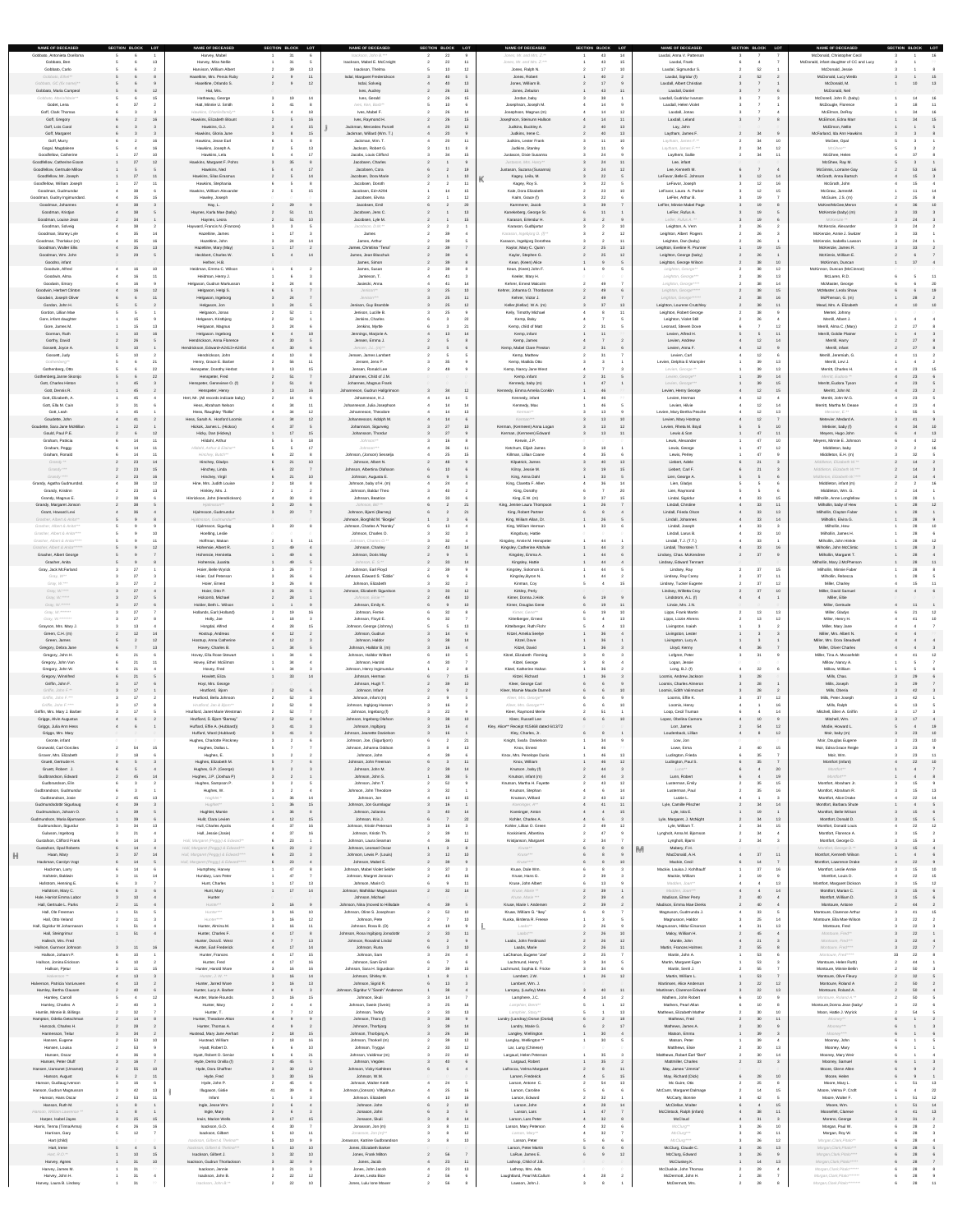| <b>NAME OF DECEASED</b><br>Morgan, Clark, Pitalo********* | SECTION BLOCK LOT<br>12         | <b>NAME OF DECEASED</b><br>Olson, Christine                     | SECTION BLOCK LOT         | <b>NAME OF DECEASED</b><br>Pratt, Edith E.L.             | SECTION BLOCK LOT<br>14 | <b>NAME OF DECEASED</b><br>Rowland, Mary E. Shea        | SECTION BLOCK LOT<br>13       | <b>NAME OF DECEASED</b><br>Sigurdson, Maria Erickson**                | SECTION BLOCK LOT | <b>NAME OF DECEASED</b><br>Still, Jennie D. Gorthy                                       | SECTION BLOCK LOT |
|-----------------------------------------------------------|---------------------------------|-----------------------------------------------------------------|---------------------------|----------------------------------------------------------|-------------------------|---------------------------------------------------------|-------------------------------|-----------------------------------------------------------------------|-------------------|------------------------------------------------------------------------------------------|-------------------|
| Morrison, Terry (Pickering)                               | - 28                            | Olson, Gunder                                                   |                           | Pratt, M.G. (f)                                          | 15                      | Rubright, Robert D.                                     | 53<br>12                      | Sigurdson, Oscar F.                                                   |                   | Still, Margaret Gorthy                                                                   |                   |
| Morton, Geo. W.<br>Morton, Geo. W.**                      | 10                              | Olson, Helgl<br>Olson, Lillie                                   | 15                        | Pratt, Mary G.<br>Pratt, Parker Hinot Capt.              | 15<br>12                | Rubright, Violet<br>Rubright, Violet **                 | 13<br>53<br>- 14              | Sigurdson, Reba Fay Mitchell<br>Sigurdson, Sigridur                   | 14                | Still, Maud Irene<br>Still, Richard J.                                                   |                   |
| Morton, Geo. W.***<br>Morton, Geo. W.****                 | 10                              | Olson, Millie Emma Pepin (Mrs. Carl)<br>Olson, Stanley          | -34                       | <b>Pratt, Raymond Arthur</b><br>Prendergast, David Allen | 23                      | Rucker, Mabel<br>Runge, Alexander L.                    |                               | Sigurdson, Sigridur.<br>Sigurdson, Sigurd                             | 21                | Stone, Delos S.<br>Stoneson, 2 babies of Mrs. Ellie L.                                   |                   |
| Moseley, Rosetta<br>Mott, Charles M.                      | $\mathbf{27}$<br>$-13$<br>$-10$ | Olson, Trina Johannson<br>Onyon, Edward Harry                   |                           | Prendergast, Gilbert<br>Prendergast, Hannah R.           | 12                      | Runge, Frederick Paul<br>Runge, Fredrick G.             |                               | Sigurdson, Sigurdur<br>Sigurdson, Sigurdur S.                         |                   | Stoneson, Baldwin<br>Stoneson, Ingebjorg Skjeggeson                                      |                   |
| Mott, Mary Rosbrough                                      | $-12$                           | Onyon, Mary                                                     |                           | Prendergast, Lillie Davidson                             | 27                      | Runge, Margaret Peters                                  |                               | Sigurdson, Stefan                                                     |                   | Stoneson, Johann Thordur                                                                 |                   |
| Mower, Gladys<br>Mower, Nahum C. Rev                      | - 34<br>$-13$<br>- 34<br>14     | Open for Use<br>Opperman, Carl                                  |                           | Prendergast, Margaret Badgely<br>Prendergast, Mary Agnes | 23                      | Runge, Mary Ann<br>Ruring, (Rusing) Winston A.          |                               | Sigurdson, Thora<br>Sigurjonson, Soffia                               |                   | Stoneson, Thorstein "Stoney"<br>Stoops, John                                             |                   |
| Moxley, Thomas<br>Mugermuller, C. **                      | 30<br>14<br>- 29                | Opperman, Charles E.<br>Opperman, Sophia Treirir                | 12                        | Prescott, Geo. Wm.<br><b>Prescott, Rosalie Black</b>     | 19                      | Russell, Gertrude B.<br>Ryan, Frank                     | 16<br>15                      | Sigvaldson, Halldor<br>Sigvaldson, John                               | 12                | Straumfjord** ("f" per Joan Madden)<br>Straumfjord*** ("f" per Joan Madden)              | $\sim$ 13         |
| Muncy, C.H.**<br>Muncy, Charles Howard                    | 12<br>$-11$                     | Otley, Elgie<br>Otley, Elsie May                                |                           | Preston, Anna Hickey<br>Preston, Horace Reuben           | 10                      | Ryan, Lillian Prevost<br>Ryberg, Mr. E.                 |                               | Sigvaldson, Sigridur<br>Simonarson, Arnie                             |                   | Strom, Emma Patterson<br>Stuart, John P.                                                 |                   |
| Muncy, Margaret Archibald                                 | 22                              | Otley, George                                                   |                           | Preston, MyrtleLeatha                                    | 17                      | Saari, A **                                             | 10                            | Simonarson, Gudrun A. (f)                                             | 33                | Stuart, Ralph M.                                                                         |                   |
| Muncy, Thomas Edward<br>Muri, Ben                         |                                 | Otley, Henrietta Lansing<br>Otley, John                         |                           | Prior, James Bruce and Margaret Wheat **<br>Prouty, H.   | 14<br>27<br>12          | Salvador, Manuel<br>Sand, Agnes                         |                               | Simonarson, Gudrun J.<br>Simonarson, Johnnie                          | 21                | Sturlaugson, Bjarni "Sig"<br>Sturlaugson, Jonas                                          |                   |
| Murphy, Albert P.<br>Murphy, Emma Akin                    | $\Delta$<br>14<br>$-12$         | Otley, Mary Emma Stoops<br>Otley, Roy E.                        |                           | Prouty, Richard M.<br><b>Prouty, Richard Monroe</b>      | 27<br>37                | Sand, Edith Rose<br>Sand, Einar E.                      | 11                            | Simonarson, Pall<br>Simonarson, Sigridur Johnson                      | $10^{-1}$         | Sturlaugson, Jonas J.<br>Sturlaugson, Rosa Kristborg                                     | 23                |
| Murphy, Harry C.<br>Murphy, infant                        | 14<br>- 45<br>42<br>12          | Otto, Augusta<br>Otto, Julius                                   |                           | Pruner, Anwylyd W.<br>Pruner, Clinton C.                 |                         | Sand, Eric**<br>Sand, Eric***                           | 18                            | Simonarson, Sigrun (f)<br>Simonarson, Thorgeir                        | 19<br>33          | Stutzke, Helen June<br>Su, Paul & Sarah Living Trust**                                   |                   |
| Murphy, Merrill W.                                        | 42<br>$-13$                     | Otto, Mary Gans                                                 |                           | Pruner, George C.**                                      | 13                      | Sand, John**                                            |                               | Simonarson, Thorgeir.                                                 |                   | Su, Paul & Sarah Living Trust***                                                         |                   |
| Murray, Clinton<br>Murray, Inga Kruse                     | 14<br>10<br>14<br>10            | Otto, William<br>Owen, Eve Jane                                 |                           | Pruner, George C.***<br>Pruner, George C.****            | 15                      | Sand, Jorgen<br>Sand, Larry E. Jr.                      | 18<br>11                      | Simonds, Emily<br>Simonds, H.L.**                                     | 15                | Su, Paul & Sarah Living Trust****<br>Su, Paul & Sarah Living Trust*****                  |                   |
| Murray, John (infant)(m)<br>Murray, Leo Lester            |                                 | Owen, Orville<br>Pagnossin, Bruno                               |                           | Pruner, George D. C.<br>Pullar, Lillian R. Stephanson    | 16                      | Sand, Larry Einar<br>Sarber, Elizabeth Hiatt            | $11$<br>10<br>$\overline{11}$ | Simonds, H.L.***<br>Simonds, Harry **                                 |                   | Su, Paul & Sarah Living Trust ******<br>Su, Paul & Sarah Living Trust *******            |                   |
| Murray, Shirley<br>Mussetter, John Lee                    | 17                              | Pagnossin, Carlotta C.<br>Pagnossin, Eminio A. "Pete"           |                           | Quinn, Mrs. E.M.**<br>Quinn, Samuel                      |                         | Sarber, Emery N.<br>Sasse, Margaret Ordoff              | 14                            | Simonds, Herbert Everett<br>Simonds, John                             |                   | Su, Paul & Sarah Living Trust ********<br>Su, Paul & Sarah Living Trust **********       |                   |
| Mussetter, Lillian                                        |                                 | Pagnossin, Ruth**                                               |                           | Quirt, Bessie Ann **                                     | 15                      | Saunders, Aurelia Manning                               | 42                            | Simonds, John Elliott                                                 |                   | Su, Paul & Sarah Living Trust **********                                                 |                   |
| Myers, Jackson S.<br>Myers, Jackson Sandine Sr.           |                                 | Palmer, C.<br>Palmer, C. (baby)                                 | 33                        | Quirt, Bessie Ann Shay<br>Quirt, Matilda Ann Futcher     | 13                      | Saunders, John<br>Saunders, Thomas Henry Sr.            | 10                            | Simonds, Julia Mrs.<br>Simonds, Mary E. Steaves                       | 42<br>12          | Su, Paul & Sarah Living Trust ************<br>Su, Paul & Sarah Living Trust ************ |                   |
| Myers, Jacob Smith<br>Myers, Leslie (Montfort)            | 15                              | Palmer, Carl George (Carleon)<br>Palmer, Mary Ethel             | 16<br>16                  | Quirt, Morris James<br>Quirt, Thomas James               |                         | Savings, Bertha<br>Savings, Katherine                   | 12                            | Simonds, Pauline Seikman<br>Simonsen, Ambrose                         | 10                | Su, Paul & Sarah Living Trust **************<br>Sukola, Richard, Rita, Andy**            | $\overline{12}$   |
| Myers, Selma S.<br>Nash, Elmina Slanker                   |                                 | Palmer, Mildred<br>Palmer, Mrs. Sarah Jane                      | 14<br>16                  | Quirt, Wm. Henry<br>Radcliff, Ray                        | 14                      | Savings, Lawrence "Larry"<br>Savings, Mary Emma         | 14                            | Simonsen, Christina Beck<br>Simonsen, Ella Christine                  | 11                | Sukola, Richard, Rita, Andy***<br>Sukola, Richard, Rita, Andy****                        |                   |
| Nason, Carl                                               |                                 | Palmer, Whitman                                                 |                           | Radford                                                  | 22                      | Savings, Thomas Edward                                  |                               | Simonsen, Henry                                                       |                   | Sullivan. Catherine                                                                      |                   |
| Nason, Letha Mae Isaacson<br>Nason, Ruth L. Bass          | 18                              | Parks, A.E.<br>Parks, Annie                                     |                           | Radford, Anna<br>Radford, Mary                           | 22<br>22                | Savings, Victor A.<br>Sawyer, Frank                     |                               | Simonsen, Jennie<br>Simonsen, Levin Capt.                             | 55                | Sundean, Frederick V.<br>Sundean, Rheina Getschmann                                      | - 49              |
| Neal, Archie D.<br>Neal, Martha Thompson                  | 37<br>37                        | Parks, Archie Bill<br>Parks, LeRoy Harvey                       |                           | Radford, Miss Annie<br>Radford, Paul                     | 22<br>22                | Scannon, (Scaman) Harold<br>Schenking, Babette          | $\Omega$<br>12                | Simonsen, Lois J. Ferguson<br>Simonsen, Patricia Hazel                | 55<br>16          | Susemeihl, John F.<br>Susemeihl, John Jr.                                                | $\overline{10}$   |
| Neher, Irma Z. Goble<br>Neher, John Antone                | 33                              | Parrish, Clarence<br>Parrish, Glen E. Dr.                       | 20                        | Radonski, Clara<br>Radonski, Joseph Edward               |                         | Schenking, Eduard<br>Schlader**                         | 16                            | Simpson, William "Willie"<br>Simundson, Julina P.                     | 13                | Sutherland, infant<br>Sveinbjarnson, Mrs. Th.                                            |                   |
| Nelle, John Aloysius                                      |                                 | Parrish, Marcella Uevler                                        | 14                        | Ramsay, Clinton Oscar                                    |                         | Schlader***                                             | 12                            | Simundson, Julina P.**                                                | 14                | Sveinson, Bjarni                                                                         |                   |
| Nelle, Lois<br>Nelle, Richard A.                          | - 25<br>12<br>25<br>13          | Parrish, Verna Crandall<br>Pasinski, Leslie(Montfort)           | 20                        | Ramsay, Mrs.<br>Ramsay, Oscar Pugh                       | 25                      | Schlader, Bernhardt<br>Schlader, Margaret F.C, Croy     | 12<br>12 <sup>°</sup>         | Simundsson, Gislie (m)                                                | 16<br>27          | Sveinson, Christian<br>Sveinson, Margaret Sigfusson                                      |                   |
| Nelson, (Nehlsen) Anna<br>Nelson, Anna DoraRupker         | 23<br>23                        | Patterson, William "Billie"Capt<br>Paul, Bruno                  | 18                        | Ramstead, R.E.<br>Ramstead, R.E. Used                    | 35<br>15                | Schmidt, Alwene Waafs<br>Schneider, Vernon W. (Kelly)   | 17<br>17                      | Skagfjord, Gudrun<br>Skagfjord, Stephen                               | 11                | Sveinson, Una<br>Swanson**                                                               | $\sim$ 15<br>12   |
| Nelson, Annie**<br>Nelson, Axel                           | - 23                            | Paul, Irwin Jr.<br>Paulson**                                    |                           | Ramstead, R.E<br>Ramstead, R.E                           | 10                      | Schneider, Vesper Brown<br>Schneider, Vesper**          | 18                            | Skallman, Dave & Wilda Shelley**<br>Skallman, Dave & Wilda Shelley*** |                   | Swanson***<br>Swanson, Carl P.                                                           |                   |
| Nelson, Baby                                              | 13<br>43                        | Paulson, Gudbjorg Mrs                                           | - 33                      | Ramstead, R.E                                            | 12                      | Schroeder, Christy**                                    | 2ט                            | <b>Skallman, Ruth Phillips</b>                                        |                   | Swanson, Esther Lindquist                                                                |                   |
| Nelson, baby (m)<br>Nelson, Betty Olson                   | $-11$                           | Paulson, Kristjan P.<br>Paulson, Olafur J.                      | -46                       | Ramstead, R.E<br>Ramstead, R.E                           | 14<br>16                | Schroeder, Paul<br>Scott <sup>**</sup>                  | ZJ.                           | Skallman, Traverse "Trav{<br>Smiley, Eva B.                           |                   | Swanson, John Alfred<br>Swanson, Oscar                                                   | 13                |
| Nelson, Charles D<br>Nelson, Dorothy M.                   | 23<br>- 42<br>- 13              | Paulson, Sigridur Stefansdottir<br>Pavan, Giovanni              | 46                        | Ramstead, Randy E.<br>Randall, Frederick                 | 13<br>37                | Scott***<br>Scott, Elaine Lucinda                       |                               | Smiley, Jarvis Lawson<br>Smith, Alpheus L.                            | 35<br>30          | Swanson, Rooney<br>Swanson, Walter J.                                                    | $\overline{12}$   |
| Nelson, Emma<br>Nelson, Eugene Roscoe                     |                                 | Pearson, Ola Robert<br>Peitt                                    | 29                        | Randall, Naomi<br>Rasmussen, Axel B.                     | 37<br>14                | Scott, Hazel **<br>Scott, Hazel Stewart Merrill         | 10                            | Smith, Arminda Kinison<br>Smith, Dawn**                               | 30                | Sweitzer, Elsie L. Kitzel<br>Sweitzer, infant (f)                                        |                   |
| Nelson, Fred **                                           | 22<br>14                        | Pendergast**                                                    | 27                        | Rasmussen, Mary Montfort                                 | 15<br>15                | Scott, Henry**                                          | 52                            | Smith, Doris Biggs                                                    | 51<br>16          | Swem <sup>**</sup>                                                                       |                   |
| Nelson, Gertrude Eastman<br>Nelson, Gus                   | 12<br>6 13                      | Pendleton, Angeline (mother)<br>Pendleton, Ernest               |                           | Rasmussen, Otto B.<br>Reagan, John                       | 14                      | Scott, infant<br>Scott, Isaac Morrison                  | 13<br>48                      | Smith, Edward P.<br>Smith, Elma                                       | 56<br>15          | Swem, Edith Astella<br>Swem, L.A. (m)                                                    |                   |
| Nelson, Josephine M. Kaylor<br>Nelson, Kenneth Lee (m)    | 22<br>- 16                      | Pendleton, Miss Clarie<br>Pendleton, Robert (father)            |                           | Reagan, Mary<br>Reddy, Punneshwari                       |                         | Scott, James M.<br>Scott, John C.                       | 11<br>$-11$                   | Smith, Fredrick Byron<br>Smith, Fredrick Byron **                     | 11<br>12          | Swem, **<br>Swihart, Edna Gertrude Olson                                                 |                   |
| Nelson, Minnie<br>Nelson, N.B.**                          |                                 | Penno, Cora A.                                                  | 26                        | Reed, David<br>Reed, Geraldine Elizabeth                 |                         | Scott, Mary A. Lightfoot<br>Scott, Mary Ann             | 11                            | Smith, Geo. W.                                                        | 30 <sup>°</sup>   | Swinhart, Artie<br>Switzer, John                                                         | 33                |
| Nelson, Nels B.                                           |                                 | Penno, Dorothy<br>Penno, John H.                                | 26<br><b>26</b>           | Reed, Walter                                             |                         | Scott, Mr.                                              |                               | Smith, Grant Wells (baby)<br>Smith, infant daughter                   |                   | Taplin, Alvin L. (Ray)                                                                   |                   |
| Nelson, Ole S.<br>Nelson, Oscar James                     |                                 | Penno, John Wilfred<br>Penno, Sally                             | -26<br>20                 | Reeves, Ida B. McConkey<br>Rehn, Charles                 | 18                      | Scott, R.<br>Scott, Robert H.                           | 11                            | Smith, infant of W.H.<br>Smith, John H.                               |                   | Taplin, Frank<br>Taplin, John Jasper                                                     |                   |
| Nelson, Peter<br>Nelson, Rosco H.                         | 16<br>- 25                      | Perky, Judge Oral<br>Perley, Charles Osborn                     |                           | Rehn, Clara Bell Bulger<br>Reykalin, John M.             | 12                      | Scott, Roland<br>Scott, Roland Whitfield                | 11<br>11                      | Smith, Marjorie<br>Smith, Martin VanBuren                             |                   | Taplin, Nora Florence Wells<br>Tarte, John Fredrick                                      |                   |
| Nespolo, Oreglio Giovanni                                 | 21                              | Perley, Frances Hilton<br>Perley, George Parsons                | 12                        | Reykdal, Fredrika Eggertson<br>Reykdal, J. G. **         | 15<br>13                | Scribner, Donna Jones<br>Scribner, Orrin F.             | 11<br>11<br>12<br>11          | Smith, Mikkalina Gudmunson<br>Smith, Mrs. Aminda K.                   | 17<br>14<br>30    | Tatsuhiko                                                                                |                   |
| Ness, Jeanne M.<br>Ness, Oscar                            | 21                              | Perley, Hester **                                               |                           | Reykdal, J. G. ***                                       |                         | Seeley, Harriett **                                     | 51                            | Smock, Maude Irene Potter                                             |                   | Taylor**<br>Taylor***                                                                    |                   |
| Neumann, Carl Frederick.<br>Neumann, Christina Kitzel     |                                 | Perley, Louise P.<br>Perley, William                            |                           | Reykdal, Jon G.<br>Richards Daniel S.                    |                         | Seeley, Harriett ***<br>Seeley, Harriett ****           | 15<br>51                      | Smyth, Bertha A.<br>Sndney, Cecil                                     | <b>30</b>         | Taylor, Alden B.<br>Taylor, Arthur R.                                                    |                   |
| Neumann, Frederick William<br>Neumann, Gustave Frederick  | 16                              | Perry, Mary<br>Peru, Melvin                                     | 15                        | Richards, Edith<br>Richards, Eliza M. Whitcomb           | 15 <sub>1</sub>         | Seeley, Harriett *****<br>Seeling, child of F.          | 16<br>51                      | Snider, Abraham Nelson<br>Snider, Edna J. Potter                      |                   | Taylor, Cynthia Lou<br>Taylor, Earl, Sheryl**                                            |                   |
| Neumann, Gustave Frederick<br>Newell, Aimee L. Jackman    |                                 | Pesco, Mary                                                     |                           | Richards, L <sup>**</sup> .                              |                         | Seeling, Fred Carl                                      | 17                            | Snider, M.H.<br>Snider, Martin **                                     | 10<br>11          | Taylor, Earl, Sheryl***                                                                  |                   |
| Newell, Alex                                              | 20                              | Pesco, Phillip L.<br>Pesco, Phillip**                           |                           | Richards, Mabel Dora<br>Richards, Sarah A. Williams      |                         | Seeling, Harry August<br>Seeling, Paul J.               |                               | Snider, Martin Luther                                                 | 13                | Taylor, Frank Isaac<br>Taylor, Frank Isaac**                                             | $10^{-1}$         |
| Newell, Alexander<br>Newell, Ida J. McKinney              | 15<br>16                        | Peterbaugh, W.E. (M.E. Mrs)<br>Peters, Charles/Carl Wilhelm     |                           | Richards, Tillman T.<br>Richardson, Minnie G. Shadanger  |                         | Seeling, Valerie Kowalska<br>Seeling, Wilhelm Ludwig    | 47<br>17                      | Snow, Helen Elaine<br>Snow, Margaret                                  | 16                | Taylor, Geraldine Cummings<br>Taylor, Helen LaMont McArthur                              |                   |
| Newell, Volney B. Sr.<br>Newkirk, Jane L. Bullock         | 20<br>- 41                      | Peters, Edwin Elsworth<br>Peters, Mary Jane Harris              | 10<br>-26                 | Richardson, Seymour S.<br>Richardson, Thomas             | 12                      | Seffern, Aileen<br>Seffern, Christian                   | 12<br>10                      | Soffaniason, Ronald**<br>Soffaniason, Ronald***                       | 32                | <b>Taylor, James Godfrey</b><br>Taylor, James R.                                         |                   |
| Newman, Albert                                            | 33                              | Peters, Stanley Marion                                          | 26                        | Richbaw, Blanche Estelle (child of Martin)               |                         | Seffern, Frankie G. Hunter                              | 17                            | Soffaniason, Snjolog                                                  | 12                | Taylor, Jennie McIlraith                                                                 |                   |
| Newman, Emma<br>Newman, Gustave F.                        |                                 | Peters, William H.<br>Peterson, Elsie F. Shipley                | -26                       | Richbaw, Charles<br>Richbaw, Ivan Ward                   |                         | Seffern, John Geo.<br>Seffern, John George              |                               | Soffaniason, Sveinbjorn T.<br>Soffoniason, Arnie E.                   |                   | Taylor, Lawrence D.<br>Taylor, Linnie B.                                                 |                   |
| Newton<br>Newton, Burt Miles                              | - 54<br>54<br>10                | Peterson, Gerd P.<br>Peterson, Gund. R.                         | -38<br>38                 | Richbaw, Lina E.<br>Richbaw, Martin A.                   | 13                      | Seffern, Mary Anna Schleder<br>Seffern, Matthias M.     |                               | Soffoniason, Snjolog **<br>Soffoniason, Snjolog ***                   | 14                | Taylor, Marjorie Jayne<br>Taylor, Mary                                                   |                   |
| Newton, Edward G.<br>Newton, Emma **                      | 53<br>54<br>11                  | Peterson, John<br>Peterson, John B.                             |                           | Richbaw, Maude<br>Richbaw, Nellie Workman                | 13<br>13                | Seffern, Theodore<br>Seholm **                          | 12<br>12                      | Solomon, Gudrun)<br>Sorenson, Catrina O.                              | 20                | Taylor, Osceola L.<br>Taylor, Sigurveig Thordarson                                       |                   |
| Newton, Emma Colby<br>Newton, Grant **                    | 25                              | Peterson, Nels C.<br>Peterson, Pat (m)                          | 16                        | <b>Richbaw, Pearl Myrtle</b><br>Richbaw, Virell Z.       |                         | Seholm ***<br>Seholm, Christina Knutson                 |                               | Sorenson, Eiler<br>Sorenson, Hattie Steen                             | 13                | Thacker, baby<br>Thacker, Harley D.                                                      |                   |
| Newton, Grant ****                                        |                                 | Peterson, Peter O.                                              |                           | Richmond, Anda "Andy"                                    |                         | Seholm, Earl K.                                         | 11                            | Southland, Dr.**                                                      |                   | Thacker, Phylis M. Ferguson                                                              |                   |
| Newton, John<br>Newton, Julia Colby                       | 10<br>- 53                      | Peterson, Rose Baker<br>Peterson, Sollen                        |                           | Rickert, Wm. D. Rev<br>Ridge, Joseph                     | 40<br>10<br>37          | Seholm, Henry<br>Seholm, Karl J.                        | 10                            | Spangler, Araminta Roper<br>Spangler, Margaret Doris                  | 52<br>12          | Thomas, Joseph R.<br>Thomas, Kate                                                        |                   |
| Newton, Keith Leland<br>Newton, Blanche Larrabee          | 10<br>13<br>11                  | Phelps, Espo V.<br>Phelps, Wallace Monroe                       | - 36<br>- 36              | <b>Ridpath, Charles LeRoy</b><br>Riley, Geo. S.          | 41<br>18                | Seidleman, Henry R.<br>Seidleman, Henry**               | 12<br>12 <sup>2</sup>         | Spangler, Robert Cornelius<br>Spence, John George                     | 52<br>11<br>16    | Thomas, Ted<br>Thomason (Thomsen), G.G. (f)                                              | 27                |
| Nichols, J. (Nicholl)<br>Nickle, Wayne                    | $\mathbf{R}$                    | Phillips, Henry<br>Pickard, Clarice (Norene)                    |                           | Roaney, Robert J.<br>Robb, Gertrude Sweet                | 12                      | Selder, Jessie White<br>Selig, Weibke Selig (Mrs. A.C.) | $\sim$                        | Spohn, Lena H. Dahl<br>Spohn, T. J.**                                 | 11                | Thomason, G.<br>Thompson                                                                 |                   |
| Nicoll, Bertha L. Bertsch                                 | 44<br>13                        | Pickering, Alex                                                 |                           | Robert, Emmeline Boblett                                 | 54<br>12                | Sewright, Andrew                                        |                               | Spohn, T. J.***                                                       | 12                | Thompson, A.F.                                                                           |                   |
| Nicoll, John Hill<br>Nicoll, John**                       | - 44<br>10<br>44                | Pickett, Amasa Lorenzo<br>Pickett, Mary M.                      |                           | Roberts**<br>Roberts, Albert Vine                        |                         | Sewright, Dennis Andrew<br>Sewright, Josephine          |                               | Spohn, Thomas J.<br>Staeubli, Fredericka Liebenow                     | 10<br>12          | Thompson, Amanda (Manda)<br>Thompson, Benjamin B.                                        |                   |
| Nicoll, John***<br>Nicoll, Leslie                         | - 44<br>12<br>- 44<br>-16       | Pickett, Olive A.<br>Pierce, George Irwin                       |                           | Roberts, Edward Alexander<br>Roberts, Elizabeth Belle    | 14                      | Sewright, Terry Warren<br>Shaffer, Charles Shelton      |                               | Staeubli, Theo**<br>Staeubli, Theodore G.                             | 10                | Thompson, Ellen "Nell" Appleton<br>Thompson, Emma Cora                                   |                   |
| Nicoll, Thomas F.<br>Nicoll, Martha E. Burton             | - 44<br>- 15<br>44<br>11        | Pike, Mrs. John T. **<br>Pike, Mrs. John T. ***                 |                           | Roberts, Elva Carrick<br>Roberts, Emery Raniville        | 12<br>34<br>11          | Shaffer, Nellie S. Hunt<br>Shaffer, Wm. Alex            | 18<br>15                      | Stage, Anna Belle Tolford<br>Stage, Edward Elmore                     | 17                | Thompson, Frederick Archibald<br>Thompson, Groa                                          |                   |
| Nielsen, Anna May Hostrup                                 | 24                              | Pike, Mrs. John T. ****                                         |                           | Roberts, Emma P. Henspeter                               | 13                      | Shaffner                                                | 10                            | Stage, Ernest Wm.                                                     |                   | Thompson, Groa Solvason                                                                  |                   |
| Nielsen, August<br>Nielsen, John                          | $\overline{24}$                 | Pinckney, Anna Jackson<br>Pinckney, Clyde Deering               | 46                        | Roberts, Geo. Brent M.<br>Roberts, John Custer/Curtis    | 16                      | <b>Shaffner, Lewis</b><br>Shaffner, Mary Jane Kain      | 15                            | Stage, John Delmar<br>Stage, Lewis D.                                 | 17                | Thompson, Mary Payne<br>Thompson, Maude Estella                                          |                   |
| Nielsen, Lendis A. "Lindy"<br>Nielsen, Neils Peter        |                                 | <b>Pinckney, Dorothy Alice</b><br>Pinckney, Esther C. Lovelace. |                           | Roberts, Maholoy Jane/Mahalay<br>Roberts, Mary Ethlyn    | 10                      | Shaffner, Mrs. Jessie M.<br>Shaffner, Phillip H.        |                               | Stanton, D.M. (f) (baby)<br><b>Starks, Elaine Gregory</b>             |                   | Thompson, Mrs. Louisa Stevens<br>Thompson, Reese                                         |                   |
| Nielson**<br>Nielson, Noma Dalrymple                      | - 24                            | Pinckney, Grace M. Scaman<br>Pinckney, Hannah A.                |                           | <b>Roberts, Richard Pierce</b><br>Roberts, Robert Daniel | 13<br>14<br>11          | Shaffner, William H.<br>Shank, Agatha Matlewsky         | 11                            | Steadwell, Levi aka Eleazer<br>Steen, Amos W.                         |                   | Thompson, Richard<br>Thompson, Robert                                                    | $\sim$ 13         |
| Ning, Ching<br>Nivins, John                               | -16<br>$\sim$ 38<br>- 37<br>10  | Pinckney, John Jackson<br>Pinckney, Joshua B.                   | -46                       | Robertson, John<br>Robertson, John **                    | 10                      | Shank, Gerald<br>Shaw, George S.                        | 16                            | Steen, John Calvin<br>Stefanson, F.                                   | - 29<br>15        | Thomsen, Ellis G.<br>Thomsen, Gudbjorg                                                   | $\overline{11}$   |
| No Room                                                   | 13                              | Pinckney, Naomi A. Cooke                                        |                           | Robertson, John Alexander                                | 10                      | Shaw, Mattie A. Crowder                                 |                               | Stefanson, Gudfinna Erlendson                                         |                   | Thorarinsen, John Cristen                                                                |                   |
| Noffsinger, H.**<br>Noffsinger, Lucinda W. "Lucy"         | 13                              | Pinckney, Paul W.<br>Pinckney, Spencer C.                       | 30                        | Robertson, Lillian Mabel<br>Robertson, Lilly L. Mrs.     |                         | Shaw, Myrtle Rev.<br>Shaw, Nathan M.                    |                               | Stefanson, John<br>Steffanson, Hjorleifur L.                          |                   | Thorarinson, Elizabeth<br>Thorarinson, George M.                                         | 37                |
| Noffsinger, Mrs. H.**<br>Noffsinger, Wm.                  |                                 | Pinckney, Thelma<br>10<br>Pinckney, Wm. H.                      | 30<br>-46                 | Robinson, Debra K.<br>Robinson, Eva S.                   | 10<br>14                | Shaw, Robert Bell<br>Shaw, Robert S.                    |                               | Stegeman, Cornelia M.<br>Steinson, Bjorg Wilhjalmson                  | 10                | Thorarinson, Magnus<br>Thorbjarnson, John O.                                             |                   |
| Nord, Arlene<br>Nord, Lyle Eugene                         | 12<br>$-13$                     | Pine, Clinton Oliver (m)<br>Pine, EH **                         |                           | Robinson, Mrs. Christine **<br>ROCK - Do Not Use*        |                         | Shaw, Robert**<br>Shay, Edsall George                   |                               | Stephanson, Gestur<br>Stephanson, Herdis                              |                   | Thordarson, Ingebjorg Gottskalsson<br>Thordarson, Johanna Thorsteinsdottir               |                   |
| Norris, Harry                                             |                                 | Pine, EH ***                                                    |                           | ROCK - Do Not Use**                                      |                         | Shay, George W.                                         |                               | Stephanson, Larus                                                     |                   | Thordarson, Magnus                                                                       |                   |
| Nyberg, Erik<br>Nyhus, Clifford                           | 31<br>16<br>11                  | Pine, EH ****<br>Pine, Laura R. Cunningham                      |                           | Rodgers, Beulah Blanche<br>Roe, Mrs. Carol**             | 37                      | Shay, Mary **<br>Shay, Mary Ellen Dunn                  |                               | Stephanson, relatives**<br>Stephanson, Thorbjorg                      |                   | Thordarson, Maria Thorleiforson<br>Thordarson, Mrs. Bjorg                                | $\overline{10}$   |
| Nyhus, Leroy C.<br>Nyhus, Olive S. Paulson                | 21<br>10<br>$-12$               | Pinkerton, Emma<br>Piovesan, A.                                 |                           | Roe, Mrs. Carol***<br>Rogers, Francis "Frank" E.         | 10                      | Shea, John<br>Sheets, Earl Wesley                       |                               | Stephens, Cecil **<br>Stephens, Cecil ***                             |                   | Thordarson, Sigurdur (m)<br>Thordarson, Sigurdur S.**                                    |                   |
| Nyhus, Thomas Orville<br>Oberlatz, Anna M. Ambrose        | 12                              | Piovesan, Aldo Demetrio<br>Piovesan, Infant                     | -24                       | Rogers, Miss Ida<br>Rogers, Mrs. Lucy R.                 |                         | Sheets, Grace Richardson<br>Sheets, John Wesley         | 11<br>10                      | <b>Stephens, Uriah Francis</b><br>Stephenson, Alameda Mrs. T.A        | 12                | Thordarson, Sigurveig<br>Thorleifson, Mrs. Gudny                                         | $-11$             |
| Oberlatz, Reinhold                                        | 36                              | Piovesan, John                                                  | 13                        | Rogers, Sarah Jane West Snider                           | 25                      | Sheets, Paul                                            |                               | Stephenson, Charlotte "Lottie"                                        |                   | Thorleifson, Thorstein                                                                   |                   |
| Oddson, child of<br>Oddson, Emma/Ingiborg Gudborg         | 11<br>13                        | Piovesan, John**<br>Piovesan, P. **                             | 24                        | Rogers, Wm.<br>Rohrmiller, Otto                          | 25<br>20                | Sheets, Rex John<br>Shepard, Elina M. Hunter            |                               | Stephenson, Edvald S.<br>Stephenson, Peter Glen                       | 5,6               | Thorsteinson, John Arnie (Whitey)<br>Thorsteinson, Mildred                               | 52 10             |
| Oddson, Eyjolfur<br>Oddson, Gudbjorg Hildur Thompson      | 10                              | Piovesan, Primo<br>Piovesan, Veronica Pavan                     | 14                        | Rolph, Pearl Duranceau<br>Rooney **                      | 12                      | Shepard, Wilbur J.<br>Sheppard, Barbara                 | $-11$                         | Stevens, John<br>Stevens, Jonina "Ninna "Johnson                      | 16                | Thorsteinson, Soffia (f)<br>Thurston, Horton                                             |                   |
| Oddson, Ingebjorg Jonson<br>Oddson, L.**                  | 42                              | Plastow, Henry<br>Platner, Browne York                          |                           | Rooney, Philip<br>Rooney, Thomas Michael                 | 11<br>15                | Sherby, Ronald D. Jr. O.<br>Sherman, Vernon Jack        |                               | Stevens, Josie<br>Stevens, Marchell Audbert                           |                   | Thurston, Mary Hess<br>Tibbets, Kathleen                                                 | 14<br>11          |
| Odgers, Frank                                             |                                 | Platner, Harry J.                                               |                           | Roper, Amanda Rosetta                                    | 52<br>13                | Shintaffer, J.W.                                        |                               | Stevens, Roy E.                                                       |                   | Tibbets, Mary (May) Hess                                                                 |                   |
| Odgers, William P.<br>Odle, Evelyn                        | 13                              | Platner, Henry D.<br>Platner, Sue B.                            | 19                        | Roper, Elizabeth Winter<br>Roper, Henry L.               |                         | Shipley, John<br>Shipley, Mary **                       | 13                            | Stevens, Sarah<br>Stevenson**                                         | 15                | Tibbits, Franklin D.<br>Tierney, George William                                          |                   |
| Odle, Lester Avery<br>Oertel, Catherine Emma              | - 49                            | Plummer, Margarite<br>Plummer, William James                    |                           | Roper, James Henry<br>Roper, John Christian              | 52<br>16                | Shirra, Dallas Dale<br>Shirra, David                    |                               | Stevenson, Andrew<br>Stevenson, Bertha                                | 10                | <b>Tisdal, Delores June</b><br><b>Tolford, Edward James</b>                              |                   |
| Oertel, Richard **<br>Oertel, Richard George              | 49<br>49                        | Poast, Clara<br>Poast, Thomas                                   | 10                        | Roper, Laura Valdason<br>Roper, Robert Henry             | 52                      | Shirra, Miranda Blyth (infant)<br>Shirra, Russ E.       | 22<br>22                      | Stevenson, Ejolfur<br>Stevenson, Gudrun                               | 16<br>14          | Tolford, Tracy (Oracy) Jane<br>Tomlinson, Deloris**                                      | $\overline{10}$   |
| Oertel, Vera                                              | 49                              | Poll, Otto                                                      |                           | Roper, Rollie Milton                                     | 52                      | Sigfusson, Frimann F.                                   | 17<br>24                      | Stevenson, Ingeborg Anderson                                          |                   | Tomlinson, Jerry                                                                         |                   |
| Oh, Hen<br>Olafson, Averil                                | 12<br>$-13$                     | Polus, John<br>Polus, Rose Musial                               |                           | Roper, S. Adeline "Addie"<br>Roper, Sarah E. Barricklow  |                         | Sigfusson, Kristin Casper<br>Sigfusson, Svien Chris     |                               | Stevenson, J.<br>Stevenson, Louis                                     | 11<br>16          | Tondevold, Catharine<br>Tondevold, Paul Alexander                                        |                   |
| Olafson, Einar<br>Olafson, Geirdis Thordarson             | - 41<br>40<br>15                | Popple, Charles<br>Popple, infant                               | -23                       | Roper, Vandike **<br>Roper, Vandike H.                   | 12<br>10                | Sigfusson, Svienn K.<br>Sigurdson**                     |                               | Stevenson, Mrs. J.**<br>Stevenson, Oliver                             | 12                | Treben, Marion Leo (m)<br>Treben, Wm.                                                    |                   |
| Olafson, Helga Josephson<br>Olafson, infant (f)           | 43<br>12<br>10                  | Enterprise<br>Porter, Edward C.<br>Porter, George P.            | 12                        | Roper, Wilbur<br><b>Roper, Margaret Richey</b>           | 52                      | Sigurdson, Antonius<br>Sigurdson, Antonius **           |                               | Stevenson, Taeko Joan<br>Stewart, DeWitt                              | 13<br>34          | Tree - Do Not Use*<br>Tree - Do Not Use**                                                | 54                |
| Olafson, Kristian                                         | - 43<br>10                      | Portman, Rose                                                   |                           | Rosbrugh, Chas. E.                                       | 45<br>16                | Sigurdson, Elizabet Johannason                          | 29<br>10                      | Still, Albert                                                         | 10                | Trimble Katie Luckenbill Hendrickson                                                     |                   |
| Olafson, Stefan<br>Olafson, Thorstein                     | 33<br>14<br>22<br>11            | Powell, John Gilbert(baby)<br>Powell, Joseph Henry              |                           | Rosbrugh, Michael<br>Rosemeyer, Jennett "Jennie"         |                         | Sigurdson, Gudrun Bjarnsd.<br>Sigurdson, H.             | 29<br>12                      | Still, Albert **<br>Still, Albert ***                                 | 11<br>12          | Trimble, Delbert Lewis<br>Trimble, Margaret                                              |                   |
| Olafson, Gudrun Henriksdottir<br>Olsen, Ivar J.           | 10                              | Powell, Luella Ball<br>Power, Estella C.                        |                           | Ross, Donald<br>Rothwell, Esther Ann Olson               | 12                      | Sigurdson, Haldor<br>Sigurdson, Heraldar                |                               | Still, Albert ****<br>Still, Albert *****                             | 13                | Trimble, Willard Joseph<br>Trost, Dewayne                                                | 53<br>17          |
| Olsen, Olaf G.<br>Olsen, Solveig M.                       | $-11$                           | Power, Francis<br>Pratt, Arthur                                 | 12                        | Rothwell, Hale<br>Rothwell, Hale **                      | 51                      | Sigurdson, Hjortur (m)<br>Sigurdson, Jack               | 11                            | Still, Frances<br>Still, Frances **                                   | 27                | Trost, Herman **<br>Trost, Herman ***                                                    | 47                |
| Olson, Anna<br>Olson, Carl                                | $\Omega$<br>25<br>6             | Pratt, Clara Bell Northcraft<br>Pratt, Della Jennie Duffy       | $2 \qquad \qquad 8$<br>13 | Rothwell, Leora M.<br>Rothwell, Steven Hale              | 51<br>2 51              | Sigurdson, Jon<br>Sigurdson, Maria Erickson             | 11<br>$\overline{\mathbf{2}}$ | Still, Frances ***<br>Still, James L.                                 | 37<br>2 26        | Trost, Herman ****<br>Tucker, Jonathon                                                   | 26 5              |